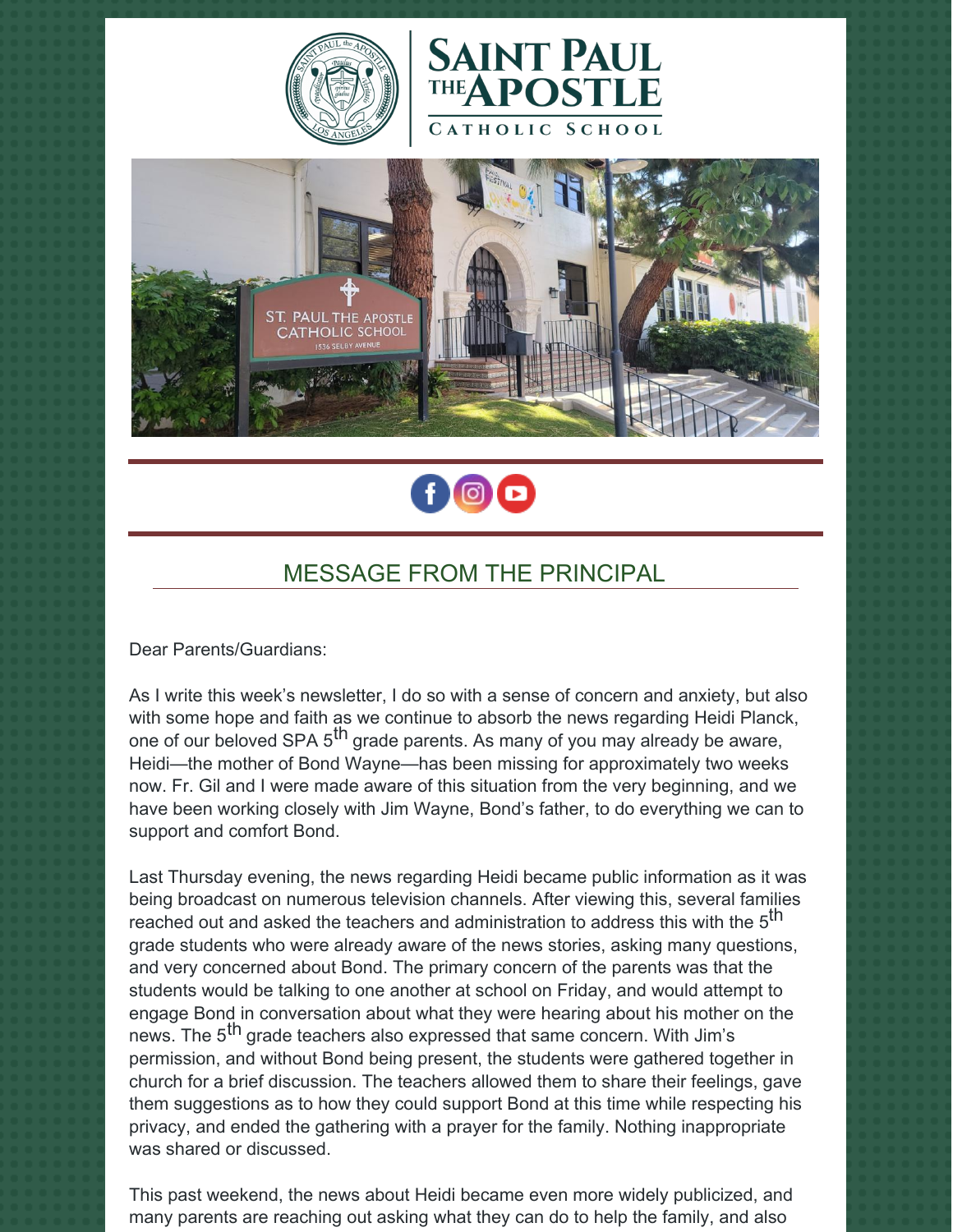asking us to speak to the students regarding this matter. *At this time, I would prefer that we focus any conversation about this only with the students in 5 th through 8 th grades.* If the parents of our DK through 4<sup>th</sup> grade students want us to speak to their children as well, a separate plan will be created that will be appropriate for their developmental level. I will meet with our Paulist Fathers and the School Counselors to discuss ways in which we can effectively address this situation with our students while we continue to do our best to support Bond, Jim and their family, as well as our entire SPA community.

This is definitely a situation that is filled with much anxiety, uncertainty, fear, and sadness. We will continue to keep everyone in our prayers, and I will reach out with any information regarding ways in which we can offer our support and care to the Wayne family. In the meantime, your caring messages/cards of prayers and emotional support may be left at the front office. We will ensure that the family receives them.

Peace and Blessings,

Crystal Pinkofsky Principal

# **ANNOUNCEMENTS**

## **PARENT-TEACHER CONFERENCES**



Parent-Teacher Conferences for the first trimester are scheduled to begin the week of November 15<sup>th</sup>. Please note the following information:

- **Sign-up links will be emailed** at 8:00 a.m. on November 3 rd for families with three or more children to schedule; at 8:00 a.m. on November 4<sup>th</sup> for families with two children to schedule; and at  $8.00$  a.m. on November  $5^{\text{th}}$  for those with one child to schedule. All scheduling must be completed by Tuesday, November 9, at 6:00 p.m. **Please use your child's last name to sign-up for a conference.**
- **Self-scheduling** will close at 6:00 p.m. on Tuesday, November 9<sup>th</sup>. After that date, please email your child's teacher directly with any scheduling requests.
- If there are any **special instructions** from the teachers (e.g. who should attend the conference, the location, etc..) they will be listed under "Special Instructions" on the sign-up page.

All parents are asked to schedule a conference time with the **homeroom teachers** to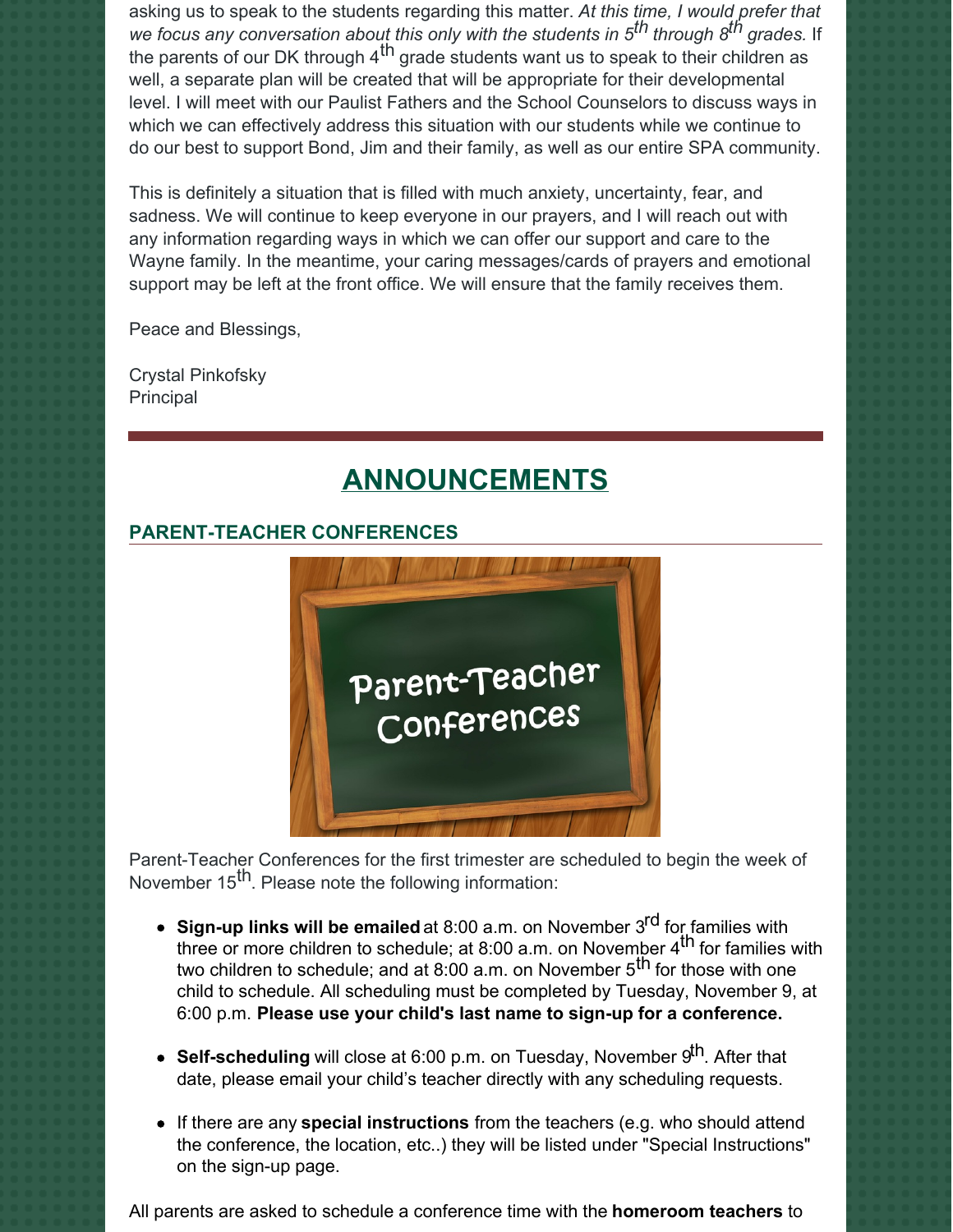discuss the progress being made in regards to your child's faith development, academic and behavioral progress, the results of the STAR Diagnostic assessment, and achievement of the School Learning Expectations. The teachers are also looking forward to having you share your insights or any concerns you might have regarding your child's academic, social, or personal progress at St. Paul the Apostle School. Any parent wishing to include **subject area teachers** (science, math, music, art, etc.) should send an email to your child's homeroom teacher with that request so the teacher can be invited to join the conference.

The conference meetings will be held beginning Monday, November 15, through Friday, November 19, as indicated below. **Please note that school will dismiss at 12:00 every day during conference week.** After-School Care will be available each day from 12:00 p.m. until 6:00 p.m.

Please keep in mind that our parent-teacher conferences are designed to give you detailed feedback regarding your child's progress and the plans for his/her continued growth. Conferences are also intended to help you establish a rapport with the teacher. It's important that this special connection is made early in the year so that it will be easier for you to reach out to the teacher in the future with any questions or concerns that you might have. Remember that we all have the same goal: to help your children succeed to the best of their ability!

# **ALL SAINTS DAY**

Today is All Saints Day, a day set aside by the Catholic Church to honor all the saints in heaven. Our students will be participating in a Schoolwide Mass at 8:15 this morning. As stated several times during announcements last week, **students who want to wear SAINT costumes to school TODAY may do so!**



Last year ago during his All Saints Day homily, Fr. Ryan stated, **"***Nobody is born a saint…it's something you have to become.***"** That statement still resonates with me for so many reasons, and I realized how lucky we are to see this proclamation in action within our SPA community. Our school motto is **"Be a SAINT!"** This is something that we frequently remind our students about, and a goal that we hope they will all aspire to achieve.

## **DAYLIGHT SAVING TIME ENDS**

Daylight Saving Time will end next Sunday, November 7th. Please remember to set your clocks **back one hour** or your children will be VERY early for school on Monday morning! Enjoy that extra hour of rest!



**LOOKING AHEAD…**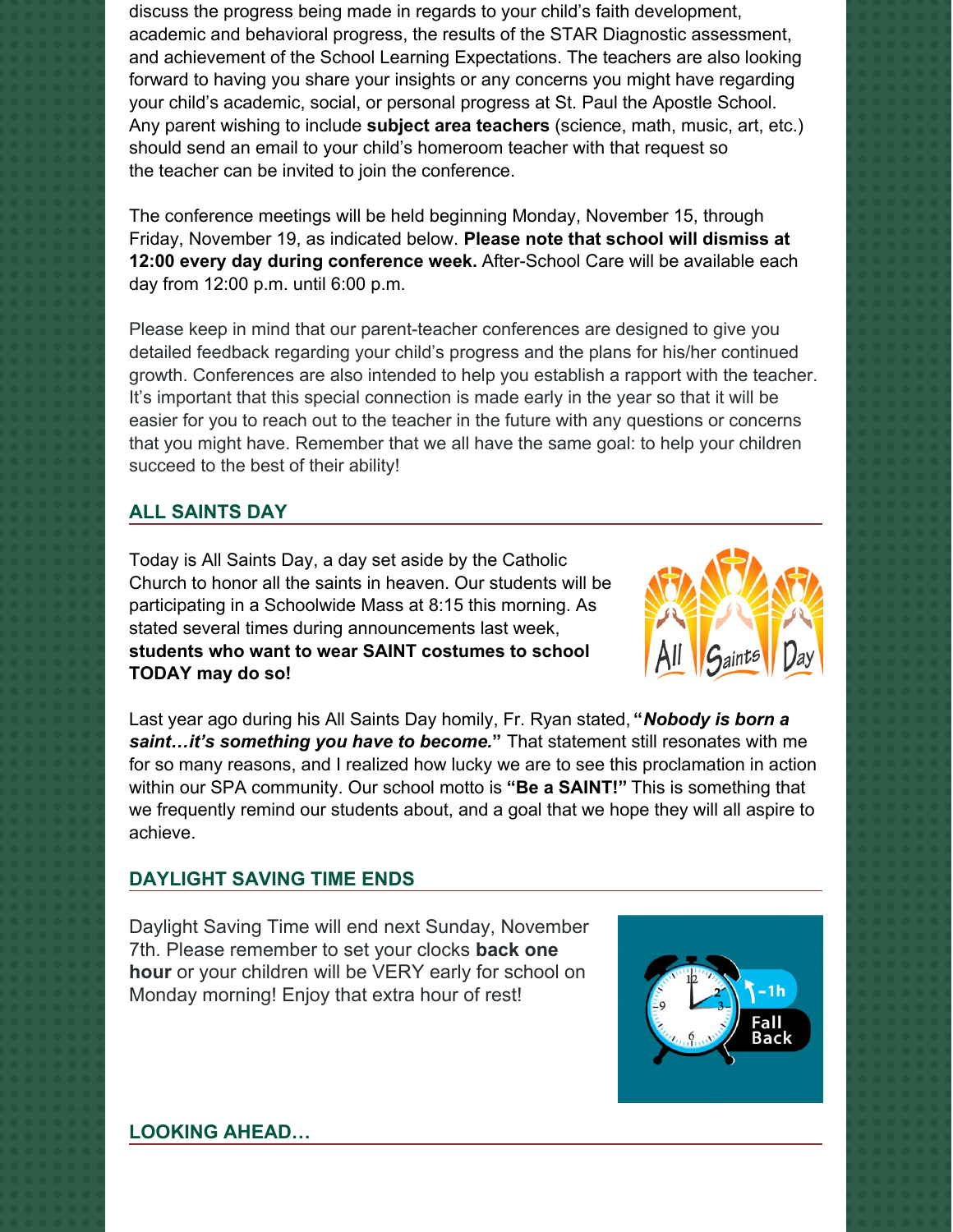

As our families begin planning vacation and holiday schedules, we know that it might be helpful for you to have an outline of the **"no school days"** ahead. Please note the following:

| November 11 <sup>th</sup>                             | Vetera  |
|-------------------------------------------------------|---------|
| November 24 <sup>th</sup> – November 26 <sup>th</sup> | Thanks  |
| December 20 <sup>th</sup> – January 2 <sup>nd</sup>   | Christn |
| January 17 <sup>th</sup>                              | Martin  |
| February 21 <sup>st</sup>                             | Presid  |
| March 11 <sup>th</sup>                                | Ski W   |
| March 18 <sup>th</sup>                                | Religi  |
| April 15 <sup>th</sup> - April 22 <sup>nd</sup>       | Easte   |
| May 20 <sup>th</sup>                                  | Camp    |
| May 30 <sup>th</sup>                                  | Memo    |
|                                                       |         |

ans Day sgiving Holiday nas/New Year's Luther King's Day lent's Day 'eekend ous Education Congress r Vacation out Weekend rial Dav

It should be noted that since "Ski Weekend" and "Campout Weekend" are not schoolsponsored events, the administration has no control regarding the dates selected or anything that may occur resulting in a last-minute change of date. This has occurred in previous years, and we do apologize in advance for any inconvenience this may cause our SPA families.

Please note that **Parent-Teacher Conferences** will be held the week of November 15<sup>th</sup> through November 19<sup>th</sup>. (Sign-ups for Conference times will be shared with you soon.) **School will dismiss at 12:00 every day that week, and after-school care will be available for our students until 6:00 p.m.**

## **2022 YEARBOOK ORDERS**



It's time to order your 2021-2022 St. Paul the Apostle School yearbook! Don't miss out! It is a wonderful way to remember the school year! You can just click **[HERE](https://www.prestoregister.com/cgi-bin/order.pl?ref=spapostle_school&fm=3)** to order.

\$25- if ordered before November 15th \$35- if ordered between November 16th – December 17th \$45- if ordered between December 18th – January 18th \$55- if paid for in June during yearbook distribution, but there is no guarantee there will be any yearbooks left.

# **2021 FATHER'S CLUB GOLF TOURNAMENT**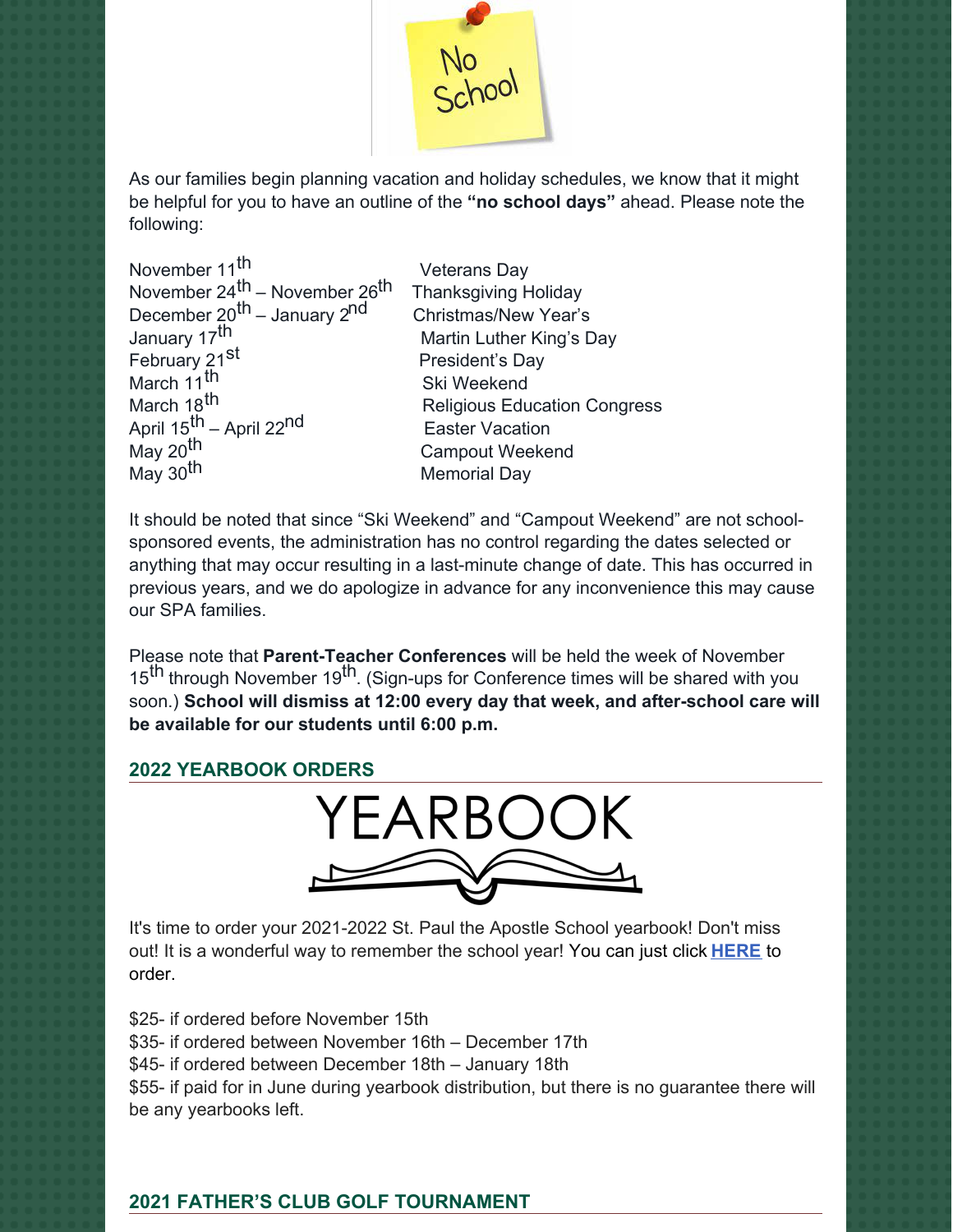

It's almost here! The **SPA [Father's](https://www.spadad.org/) Club** (SPA FC) is excited to finally tee-off our 2021 annual Golf Tournament! Sign-up now for a fall afternoon of charitable (and outdoor) fun and competition to support our school.

ALL LEVELS ARE WELCOME! SINGLE-SIGN-UPS ARE GREAT! Don't have a 4 some, or do you only have a PARTIAL team? No problem! Sign-up individually and we will pair you with other fellow SPA dads. It's a great way to meet new parents!

# **Monday, November 15, 2021 Braemar Country Club (Tarzana)**

8:00 a.m. Registration/Warm-up 9:00 a.m. Putting Contest 10:00 a.m. Shotgun Starts 3:00 p.m. Hosted Awards Reception & Prizes

There are still sponsorship opportunities available. We encourage and appreciate all of your involvement to make this event OUR way of giving back to our kids and the school. If you would like to sponsor a tee or have additional questions, please contact our Father's Club Golf Commissioners:

> **Alan Shih / [AlanShih27@gmail.com](mailto:AlanShih27@gmail.com)** / 310.882.0790 **Mike Malik / [mhmalik22@yahoo.com](mailto:mhmalik22@yahoo.com)** / 310.927.1866

> > **R.S.V.P 2021 Golf [Tournament](https://r20.rs6.net/tn.jsp?f=001M1AGpkBu-9iqvx1s2fs--CQy64vYLrB-3epjAP0fsp0O4O2rs5O9vlCZigk-CHAllmdPWe8jwRMa-MROUAjnpdqOPUxGnfIeKUoFJSnO4ED0wFLb6Vq_0zOH3n0wrB4srCW6B2ddt1n87BaWjTs6JL3KEcpPqVHrgA44krAAd16_NnLSvvadd_d1We2t7RVn17WMKY5UtKmmKIxk5MCkMw==&c=yvB6cQ4Qh7BMJuZ_tXM778lw_fKzn_Ai-aoDp21REAoyTX4rTfCmww==&ch=gcAYQ67QZ-BIVFNhxOZswbT5zlbd3umjVxJqXd4DqoefFRMIVAXVCw==) Sign-Ups**



# **APOSTLE'S ATTIC IS ON THE WAY!**

Save the Date! Apostle's Attic is back this year and will take place on November 5<sup>th</sup> and